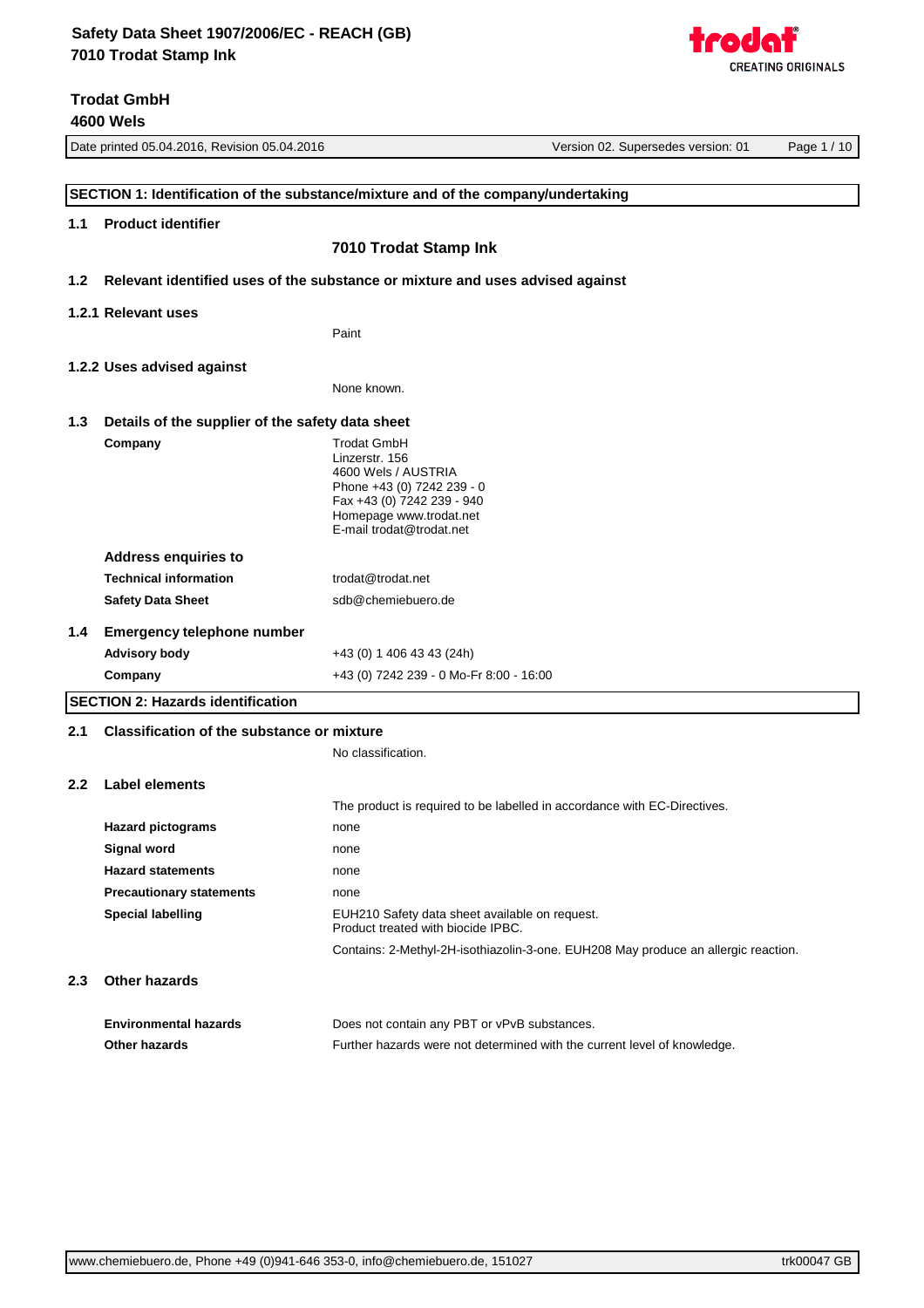Date printed 05.04.2016, Revision 05.04.2016 Version 02. Supersedes version: 01 Page 2 / 10

hť

**CREATING ORIGINALS** 

trod

# **SECTION 3: Composition / Information on ingredients**

#### **Product-type:**

**The product is a mixture.**

|     |                                                             | Range [%] Substance                                                        |                                                                                                                                                                                      |  |
|-----|-------------------------------------------------------------|----------------------------------------------------------------------------|--------------------------------------------------------------------------------------------------------------------------------------------------------------------------------------|--|
|     |                                                             | 1 - <3 $ 2,2'$ -(methylimino)diethanol                                     |                                                                                                                                                                                      |  |
|     |                                                             | CAS: 105-59-9, EINECS/ELINCS: 203-312-7, EU-INDEX: 603-079-00-5            |                                                                                                                                                                                      |  |
|     |                                                             | GHS/CLP: Eye Irrit. 2: H319                                                |                                                                                                                                                                                      |  |
|     |                                                             | $0.01 - 0.1$ 2-Methyl-2H-isothiazolin-3-one                                |                                                                                                                                                                                      |  |
|     |                                                             | CAS: 2682-20-4, EINECS/ELINCS: 220-239-6                                   |                                                                                                                                                                                      |  |
|     |                                                             | Acute 1: H400, M = 1                                                       | GHS/CLP: Skin Corr. 1B: H314 - Acute Tox. 3: H301 H311 - Acute Tox. 2: H330 - Skin Sens. 1A: H317 - Aquatic                                                                          |  |
|     | <b>Comment on component parts</b>                           |                                                                            | For full text of H-statements: see SECTION 16.<br>Substances of Very High Concern - SVHC: substances are not contained or are below 0.1%.                                            |  |
|     | <b>SECTION 4: First aid measures</b>                        |                                                                            |                                                                                                                                                                                      |  |
| 4.1 |                                                             | Description of first aid measures                                          |                                                                                                                                                                                      |  |
|     | <b>General information</b>                                  |                                                                            | Change soaked clothing.                                                                                                                                                              |  |
|     | <b>Inhalation</b>                                           |                                                                            | Ensure supply of fresh air.<br>In the event of symptoms seek medical treatment.                                                                                                      |  |
|     | <b>Skin contact</b>                                         |                                                                            | In case of contact with skin wash off with warm water.<br>Consult a doctor if skin irritation persists.                                                                              |  |
|     | Eye contact                                                 |                                                                            | Rinse cautiously with water for several minutes. Remove contact lenses, if present and easy<br>to do. Continue rinsing.<br>If eye irritation persists: Get medical advice/attention. |  |
|     | Ingestion                                                   |                                                                            | Seek medical advice immediately.<br>Rinse out mouth and give plenty of water to drink.                                                                                               |  |
| 4.2 | Most important symptoms and effects, both acute and delayed |                                                                            |                                                                                                                                                                                      |  |
|     |                                                             |                                                                            | Headache                                                                                                                                                                             |  |
| 4.3 |                                                             | Indication of any immediate medical attention and special treatment needed |                                                                                                                                                                                      |  |
|     |                                                             |                                                                            | Treat symptomatically.                                                                                                                                                               |  |
|     | <b>SECTION 5: Fire-fighting measures</b>                    |                                                                            |                                                                                                                                                                                      |  |
| 5.1 | <b>Extinguishing media</b>                                  |                                                                            |                                                                                                                                                                                      |  |
|     | Suitable extinguishing media                                |                                                                            | Alcohol-resistant foam.<br>Carbon dioxide.<br>Dry powder.<br>Water spray jet.                                                                                                        |  |
|     | Extinguishing media that must not<br>be used                |                                                                            | Full water jet.                                                                                                                                                                      |  |
| 5.2 | Special hazards arising from the substance or mixture       |                                                                            |                                                                                                                                                                                      |  |
|     |                                                             |                                                                            | Risk of formation of toxic pyrolysis products.<br>Carbon monoxide (CO)                                                                                                               |  |
| 5.3 | <b>Advice for firefighters</b>                              |                                                                            |                                                                                                                                                                                      |  |
|     |                                                             |                                                                            | Use self-contained breathing apparatus.                                                                                                                                              |  |
|     |                                                             |                                                                            | Fire residues and contaminated firefighting water must be disposed of in accordance within<br>the local regulations.                                                                 |  |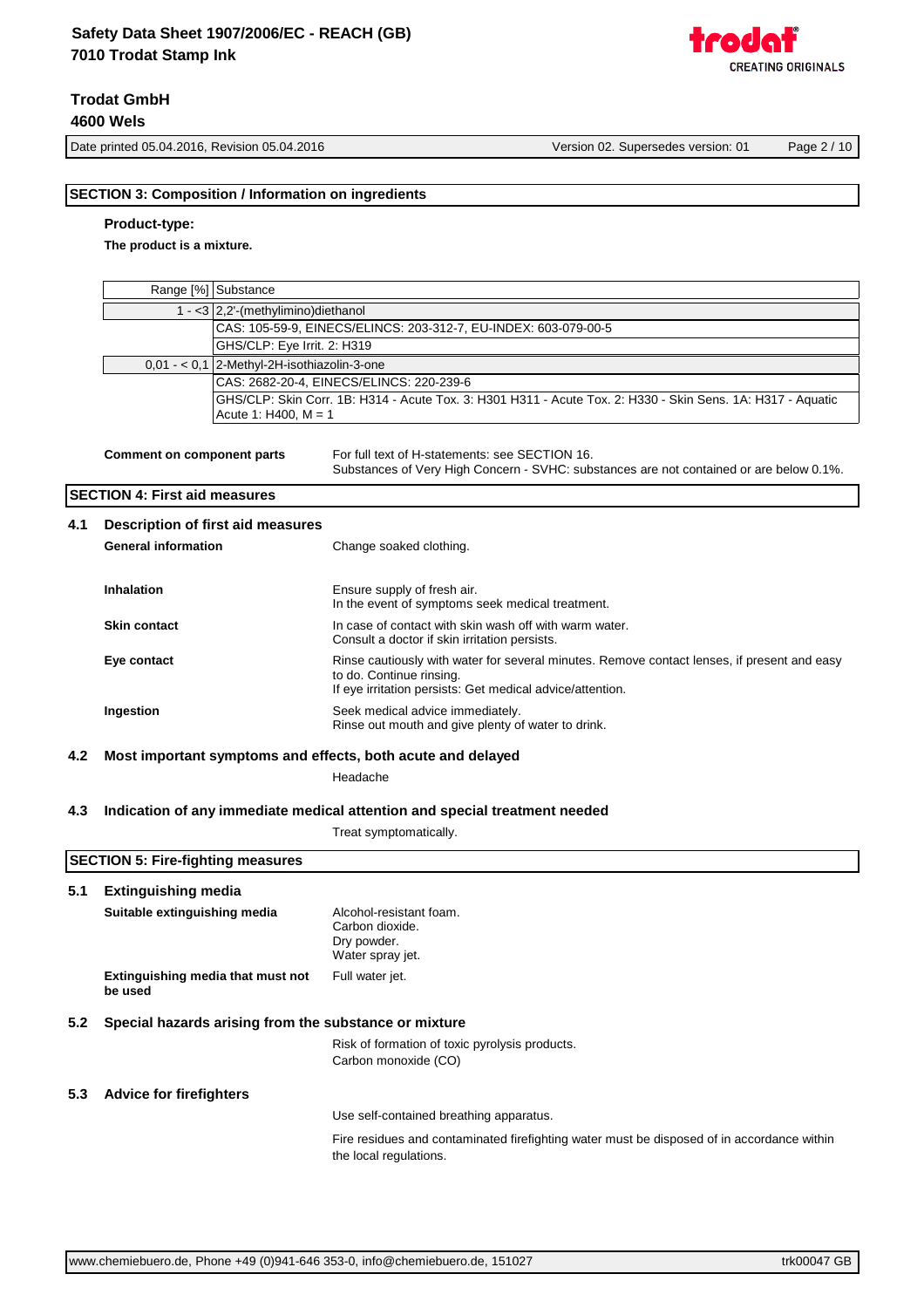

| Date printed 05.04.2016, Revision 05.04.2016<br>Version 02. Supersedes version: 01<br>Page 3 / 10 |                                                                                                                                                               |                                                                                                                                                              |  |
|---------------------------------------------------------------------------------------------------|---------------------------------------------------------------------------------------------------------------------------------------------------------------|--------------------------------------------------------------------------------------------------------------------------------------------------------------|--|
|                                                                                                   |                                                                                                                                                               |                                                                                                                                                              |  |
| <b>SECTION 6: Accidental release measures</b>                                                     |                                                                                                                                                               |                                                                                                                                                              |  |
| 6.1                                                                                               | Personal precautions, protective equipment and emergency procedures                                                                                           |                                                                                                                                                              |  |
|                                                                                                   | Ensure adequate ventilation.<br>Keep away from all sources of ignition.                                                                                       | High risk of slipping due to leakage/spillage of product.<br>Wear suitable protective equipment. For personal protection see SECTION 8.                      |  |
| <b>Environmental precautions</b><br>6.2                                                           |                                                                                                                                                               |                                                                                                                                                              |  |
|                                                                                                   |                                                                                                                                                               | Prevent spread over a wide area (e.g. by containment or oil barriers).<br>Do not discharge into the drains/surface waters/groundwater.                       |  |
| 6.3                                                                                               | Methods and material for containment and cleaning up                                                                                                          |                                                                                                                                                              |  |
|                                                                                                   | earth).                                                                                                                                                       | Pick up with absorbent material (e.g. sand, sawdust, universal absorbent, diatomaceous<br>Dispose of absorbed material in accordance within the regulations. |  |
| <b>Reference to other sections</b><br>6.4                                                         |                                                                                                                                                               |                                                                                                                                                              |  |
|                                                                                                   | See SECTION 8+13                                                                                                                                              |                                                                                                                                                              |  |
| <b>SECTION 7: Handling and storage</b>                                                            |                                                                                                                                                               |                                                                                                                                                              |  |
| <b>Precautions for safe handling</b><br>7.1                                                       |                                                                                                                                                               |                                                                                                                                                              |  |
|                                                                                                   | Use only in well-ventilated areas.                                                                                                                            |                                                                                                                                                              |  |
|                                                                                                   | Do not eat, drink, smoke or take drugs at work.<br>Use barrier skin cream.                                                                                    | Wash face and/or hands before break and end of work.<br>Take off contaminated clothing and wash before reuse.                                                |  |
| 7.2                                                                                               | Conditions for safe storage, including any incompatibilities                                                                                                  |                                                                                                                                                              |  |
|                                                                                                   | Keep only in original container.<br>Prevent penetration into the ground.                                                                                      |                                                                                                                                                              |  |
|                                                                                                   | Do not store together with oxidizing agents.                                                                                                                  |                                                                                                                                                              |  |
|                                                                                                   | Keep container in a well-ventilated place.<br>Keep container tightly closed.<br>Protect from heat/overheating.<br>Keep in a cool place. Store in a dry place. |                                                                                                                                                              |  |
| Specific end use(s)<br>7.3                                                                        |                                                                                                                                                               |                                                                                                                                                              |  |
|                                                                                                   | See product use, SECTION 1.2                                                                                                                                  |                                                                                                                                                              |  |
|                                                                                                   | <b>SECTION 8: Exposure controls / personal protection</b>                                                                                                     |                                                                                                                                                              |  |

**Ingredients with occupational exposure limits to be monitored (GB)**

| Substance                                            |  |
|------------------------------------------------------|--|
| Glycerol                                             |  |
| CAS: 56-81-5, EINECS/ELINCS: 200-289-5               |  |
| Long-term exposure: 10 mg/m <sup>3</sup> , (mist)    |  |
| Polyethylene glycol                                  |  |
| CAS: 25322-68-3, EINECS/ELINCS: Polymer              |  |
| Long-term exposure: 1000 mg/m <sup>3</sup> , Germany |  |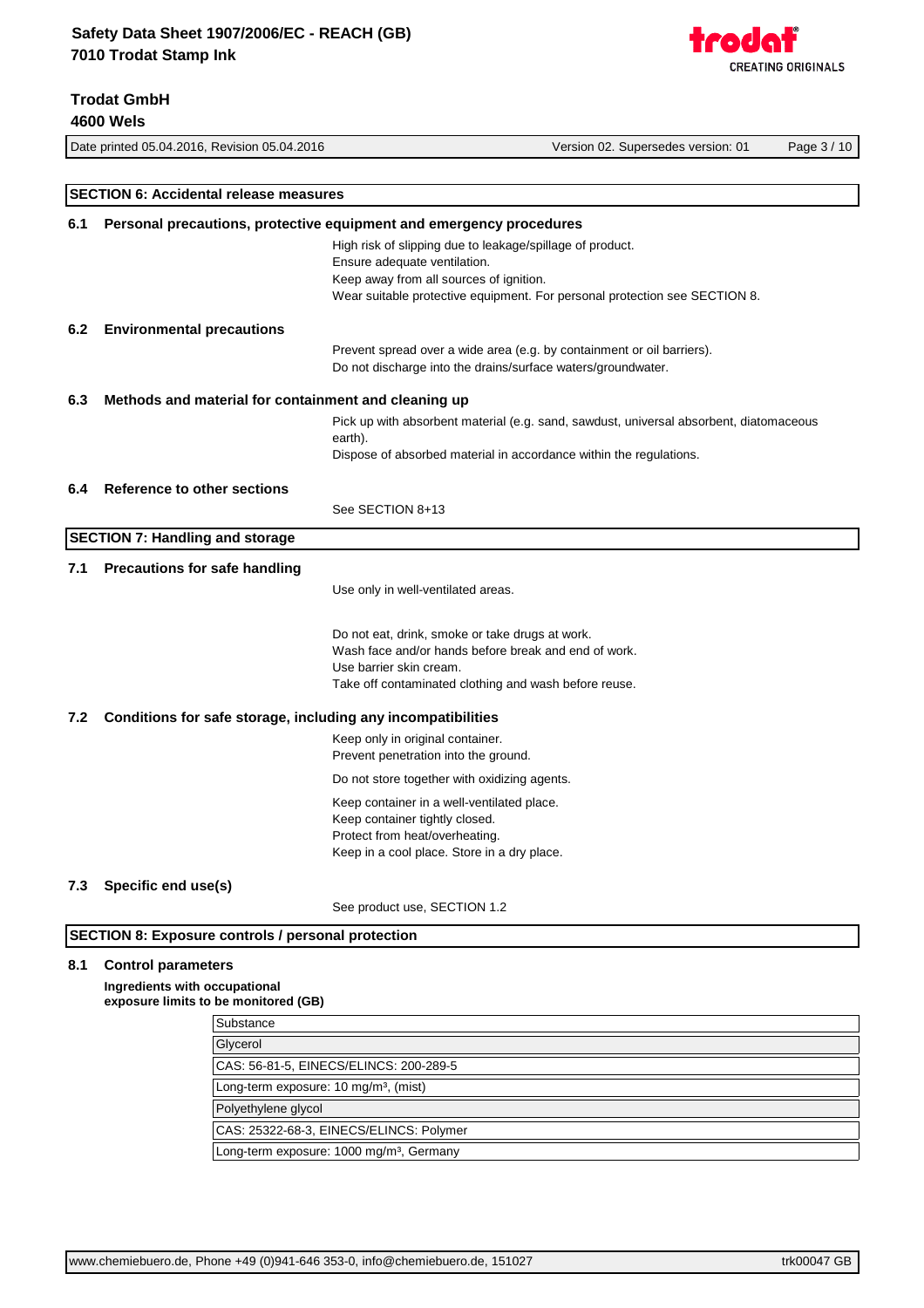

|     | Date printed 05.04.2016, Revision 05.04.2016 | Page 4 / 10<br>Version 02. Supersedes version: 01                                                                                                                                                                         |
|-----|----------------------------------------------|---------------------------------------------------------------------------------------------------------------------------------------------------------------------------------------------------------------------------|
|     |                                              |                                                                                                                                                                                                                           |
| 8.2 | <b>Exposure controls</b>                     |                                                                                                                                                                                                                           |
|     | Additional advice on system design           | Ensure adequate ventilation on workstation.<br>Measurement methods for taking workplace measurements must meet the performance<br>requirements of DIN EN 482. For example, recommendations are given in the IFA's list of |

|                                                                | hazardous substances.                                                                                                                                                                                                                                                              |
|----------------------------------------------------------------|------------------------------------------------------------------------------------------------------------------------------------------------------------------------------------------------------------------------------------------------------------------------------------|
| Eye protection                                                 | Safety glasses. (EN 166:2001)                                                                                                                                                                                                                                                      |
| <b>Hand protection</b>                                         | > 0.1mm: Butyl rubber, >240 min (EN 374-1/-2/-3).<br>The details concerned are recommendations. Please contact the glove supplier for further<br>information.                                                                                                                      |
| <b>Skin protection</b>                                         | light protective clothing                                                                                                                                                                                                                                                          |
| Other                                                          | Avoid contact with eyes and skin.<br>Personal protective equipment should be selected specifically for the working place,<br>depending on concentration and quantity handled. The resistance of this equipment to<br>chemicals should be ascertained with the respective supplier. |
| <b>Respiratory protection</b>                                  | Not required under normal conditions.                                                                                                                                                                                                                                              |
| <b>Thermal hazards</b>                                         | not applicable                                                                                                                                                                                                                                                                     |
| Delimitation and monitoring of the<br>environmental exposition | Protect the environment by applying appropriate control measures to prevent or limit<br>emissions.                                                                                                                                                                                 |

# **SECTION 9: Physical and chemical properties**

# **9.1 Information on basic physical and chemical properties**

| information on basic physical and chemical properties             |                           |
|-------------------------------------------------------------------|---------------------------|
| Form                                                              | liquid                    |
| Color                                                             | various                   |
| Odor                                                              | characteristic            |
| <b>Odour threshold</b>                                            | No information available. |
| pH-value                                                          | No information available. |
| pH-value [1%]                                                     | No information available. |
| <b>Boiling point [°C]</b>                                         | No information available. |
| Flash point [°C]                                                  | >100                      |
| Flammability (solid, gas) [°C]                                    | 400                       |
| Lower explosion limit                                             | not applicable            |
| <b>Upper explosion limit</b>                                      | not applicable            |
| <b>Oxidising properties</b>                                       | no                        |
| Vapour pressure/gas pressure [kPa]                                | $0,01$ (20 °C)            |
| Density [g/ml]                                                    | 1,14 (20 °C / 68,0 °F)    |
| Bulk density [kg/m <sup>3</sup> ]                                 | not applicable            |
| Solubility in water                                               | completely miscible       |
| Partition coefficient [n-octanol/water] No information available. |                           |
| <b>Viscosity</b>                                                  | 24 mPas (20 °C)           |
| Relative vapour density determined<br>in air                      | No information available. |
| <b>Evaporation speed</b>                                          | No information available. |
| Melting point [°C]                                                | No information available. |
| Autoignition temperature [°C]                                     | No information available. |
| Decomposition temperature [°C]                                    | No information available. |
| <b>Other information</b>                                          |                           |
|                                                                   | none                      |
|                                                                   |                           |

# **SECTION 10: Stability and reactivity**

#### **10.1 Reactivity**

No dangerous reactions known if used as directed.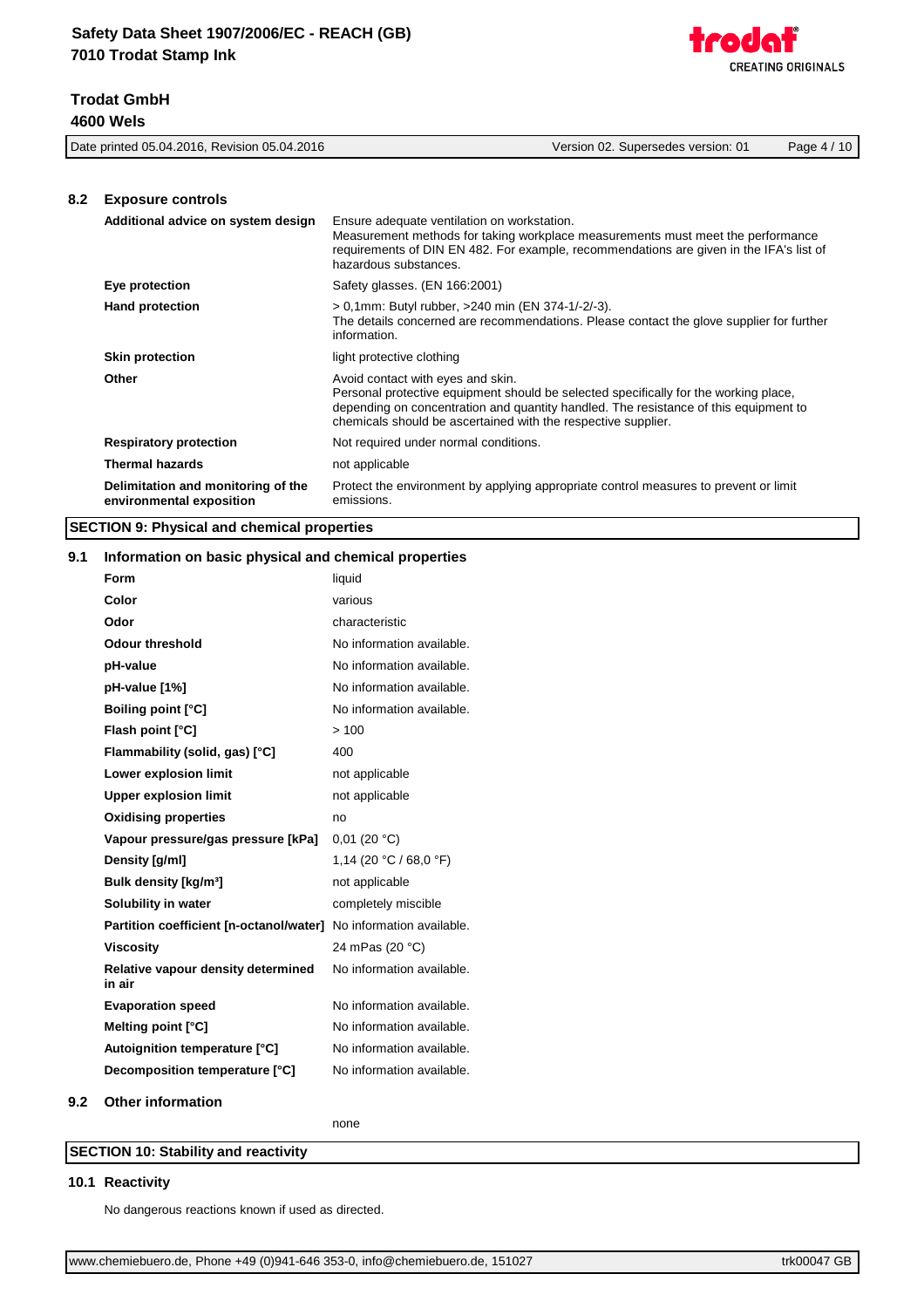Date printed 05.04.2016, Revision 05.04.2016 Version 02. Supersedes version: 01 Page 5 / 10

CREATING ORIGINALS

#### **10.2 Chemical stability**

The product is stable under standard conditions.

#### **10.3 Possibility of hazardous reactions**

No hazardous reactions known.

#### **10.4 Conditions to avoid**

Strong heating. See SECTION 7.2.

#### **10.5 Incompatible materials**

not determined

#### **10.6 Hazardous decomposition products**

No hazardous decomposition products known.

# **SECTION 11: Toxicological information**

#### **11.1 Information on toxicological effects**

#### **Acute toxicity**

| Substance                                      |
|------------------------------------------------|
| 2,2'-(methylimino)diethanol, CAS: 105-59-9     |
| LD50, dermal, Rabbit: > 5990 mg/kg (IUCLID).   |
| LD50, oral, Rat: 4780 mg/kg (IUCLID).          |
| 2-Methyl-2H-isothiazolin-3-one, CAS: 2682-20-4 |
| LD50, dermal, Rabbit: 326 mg/kg (Lit.).        |
| LD50, oral, Rat: 285 mg/kg (Lit.).             |
| LC50, inhalative, Rat: 0,35 mg/l 4h (Lit.).    |

| Serious eye damage/irritation                         | Toxicological data of complete product are not available.<br>Based on the available information, the classification criteria are not fulfilled. |
|-------------------------------------------------------|-------------------------------------------------------------------------------------------------------------------------------------------------|
| <b>Skin corrosion/irritation</b>                      | Toxicological data of complete product are not available.<br>Based on the available information, the classification criteria are not fulfilled. |
| Respiratory or skin sensitisation                     | Toxicological data of complete product are not available.<br>Based on the available information, the classification criteria are not fulfilled. |
| Specific target organ toxicity -<br>single exposure   | Toxicological data of complete product are not available.<br>Based on the available information, the classification criteria are not fulfilled. |
| Specific target organ toxicity -<br>repeated exposure | Toxicological data of complete product are not available.<br>Based on the available information, the classification criteria are not fulfilled. |
| <b>Mutagenicity</b>                                   | Toxicological data of complete product are not available.<br>Based on the available information, the classification criteria are not fulfilled. |
| <b>Reproduction toxicity</b>                          | Toxicological data of complete product are not available.<br>Based on the available information, the classification criteria are not fulfilled. |
| Carcinogenicity                                       | Toxicological data of complete product are not available.<br>Based on the available information, the classification criteria are not fulfilled. |
| <b>Aspiration hazard</b>                              | Based on the available information, the classification criteria are not fulfilled.                                                              |
| <b>General remarks</b>                                |                                                                                                                                                 |
|                                                       | none                                                                                                                                            |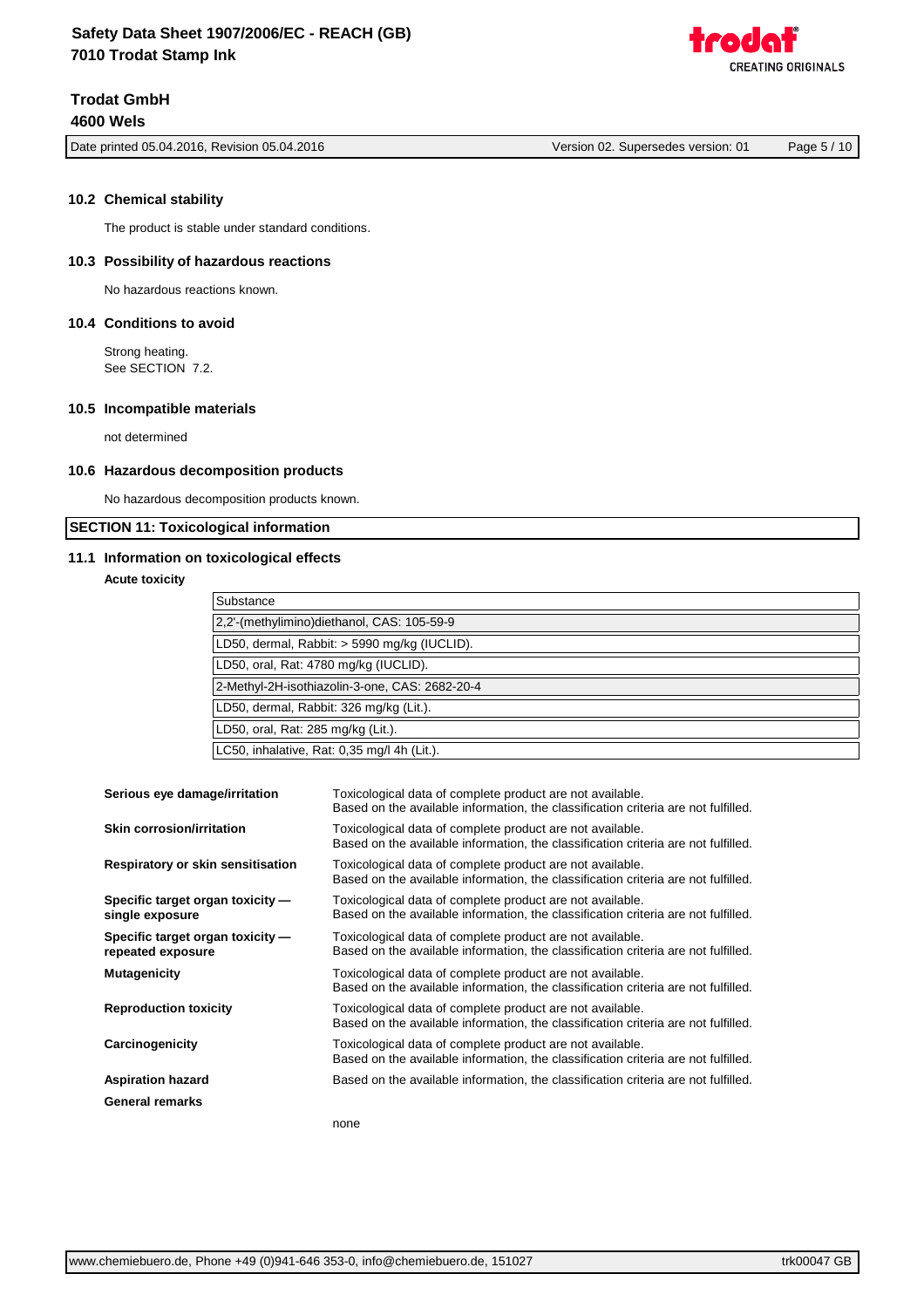# **Safety Data Sheet 1907/2006/EC - REACH (GB) 7010 Trodat Stamp Ink**

# **Trodat GmbH 4600 Wels**

Date printed 05.04.2016, Revision 05.04.2016 Version 02. Supersedes version: 01 Page 6 / 10

**CREATING ORIGINALS** 

# **SECTION 12: Ecological information**

#### **12.1 Toxicity**

| Substance                                                 |
|-----------------------------------------------------------|
| 2,2'-(methylimino)diethanol, CAS: 105-59-9                |
| LC50, (96h), Leuciscus idus: > 1000 - 2200 mg/l (IUCLID). |
| EC50, (72h), Scenedesmus subspicatus: 37 mg/l (IUCLID).   |
| EC50, (48h), Daphnia magna: 332 mg/l (IUCLID).            |
| 2-Methyl-2H-isothiazolin-3-one, CAS: 2682-20-4            |
| LC50, (96h), Lepomis macrochirus: 12,4 mg/l (Lit.).       |
| LC50, (96h), Oncorhynchus mykiss: 6,0 mg/l (Lit.).        |
| EC50, (72h), Selenastrum capricornutum: 0,22 mg/l (Lit.). |
| EC50, (48h), Daphnia magna: 1,6 mg/l (Lit.).              |

#### **12.2 Persistence and degradability**

| <b>Behaviour in environment</b> | No information available. |
|---------------------------------|---------------------------|
| compartments                    |                           |
| Behaviour in sewage plant       | No information available. |
| <b>Biological degradability</b> | No information available. |

#### **12.3 Bioaccumulative potential**

No information available.

#### **12.4 Mobility in soil**

No information available.

#### **12.5 Results of PBT and vPvB assessment**

Based on all available information not to be classified as PBT or vPvB respectively.

#### **12.6 Other adverse effects**

Ecological data of complete product are not available.

#### **SECTION 13: Disposal considerations**

#### **13.1 Waste treatment methods**

Waste material must be disposed of in accordance with the Directive on waste 2008/98/EC as well as other national and local regulations. It is not possible to determine a waste code for this product in accordance with the European Waste Catalogue (EWC) since it is only possible to classify it according to how it is used by the customer. The waste code is to be determined within the EU in liaison with the waste-disposal operator.

#### **Product**

|                         | Coordinate disposal with the authorities if necessary.<br>Disposal in an incineration plant in accordance with the regulations of the local authorities. |
|-------------------------|----------------------------------------------------------------------------------------------------------------------------------------------------------|
| Waste no. (recommended) | 080112                                                                                                                                                   |
| Contaminated packaging  |                                                                                                                                                          |
|                         | Packaging that cannot be cleaned should be disposed of as for product.<br>Uncontaminated packaging may be taken for recycling.                           |
| Waste no. (recommended) | 150110*<br>150102                                                                                                                                        |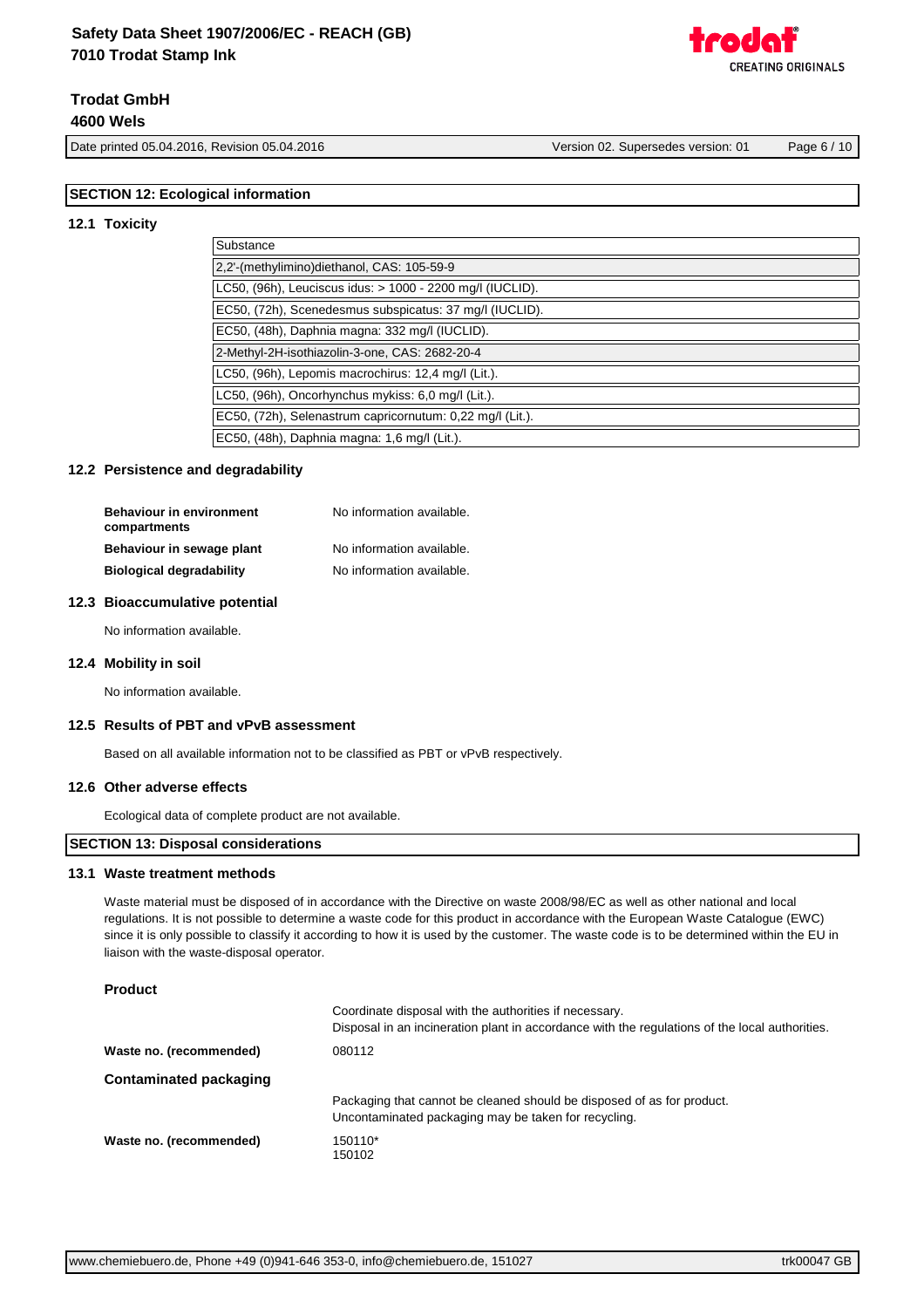Date printed 05.04.2016, Revision 05.04.2016<br>
Version 02. Supersedes version: 01 Page 7 / 10



|  | ato printo a boro nizo roj riorioloni poto nizo ro                | .                                                                          |  |  |
|--|-------------------------------------------------------------------|----------------------------------------------------------------------------|--|--|
|  |                                                                   |                                                                            |  |  |
|  | <b>SECTION 14: Transport information</b>                          |                                                                            |  |  |
|  | 14.1 UN number                                                    |                                                                            |  |  |
|  | Transport by land according to<br><b>ADR/RID</b>                  | not applicable                                                             |  |  |
|  | <b>Inland navigation (ADN)</b>                                    | not applicable                                                             |  |  |
|  | Marine transport in accordance with not applicable<br><b>IMDG</b> |                                                                            |  |  |
|  | Air transport in accordance with IATA not applicable              |                                                                            |  |  |
|  | 14.2 UN proper shipping name                                      |                                                                            |  |  |
|  | Transport by land according to<br><b>ADR/RID</b>                  | NO DANGEROUS GOODS                                                         |  |  |
|  | Inland navigation (ADN)                                           | NO DANGEROUS GOODS                                                         |  |  |
|  | <b>IMDG</b>                                                       | Marine transport in accordance with    NOT CLASSIFIED AS "DANGEROUS GOODS" |  |  |
|  |                                                                   | Air transport in accordance with IATA NOT CLASSIFIED AS "DANGEROUS GOODS"  |  |  |
|  | 14.3 Transport hazard class(es)                                   |                                                                            |  |  |
|  | Transport by land according to<br><b>ADR/RID</b>                  | not applicable                                                             |  |  |
|  | <b>Inland navigation (ADN)</b>                                    | not applicable                                                             |  |  |
|  | Marine transport in accordance with not applicable<br><b>IMDG</b> |                                                                            |  |  |
|  | Air transport in accordance with IATA not applicable              |                                                                            |  |  |
|  | 14.4 Packing group                                                |                                                                            |  |  |
|  | Transport by land according to<br><b>ADR/RID</b>                  | not applicable                                                             |  |  |
|  | <b>Inland navigation (ADN)</b>                                    | not applicable                                                             |  |  |
|  | Marine transport in accordance with not applicable<br><b>IMDG</b> |                                                                            |  |  |
|  | Air transport in accordance with IATA not applicable              |                                                                            |  |  |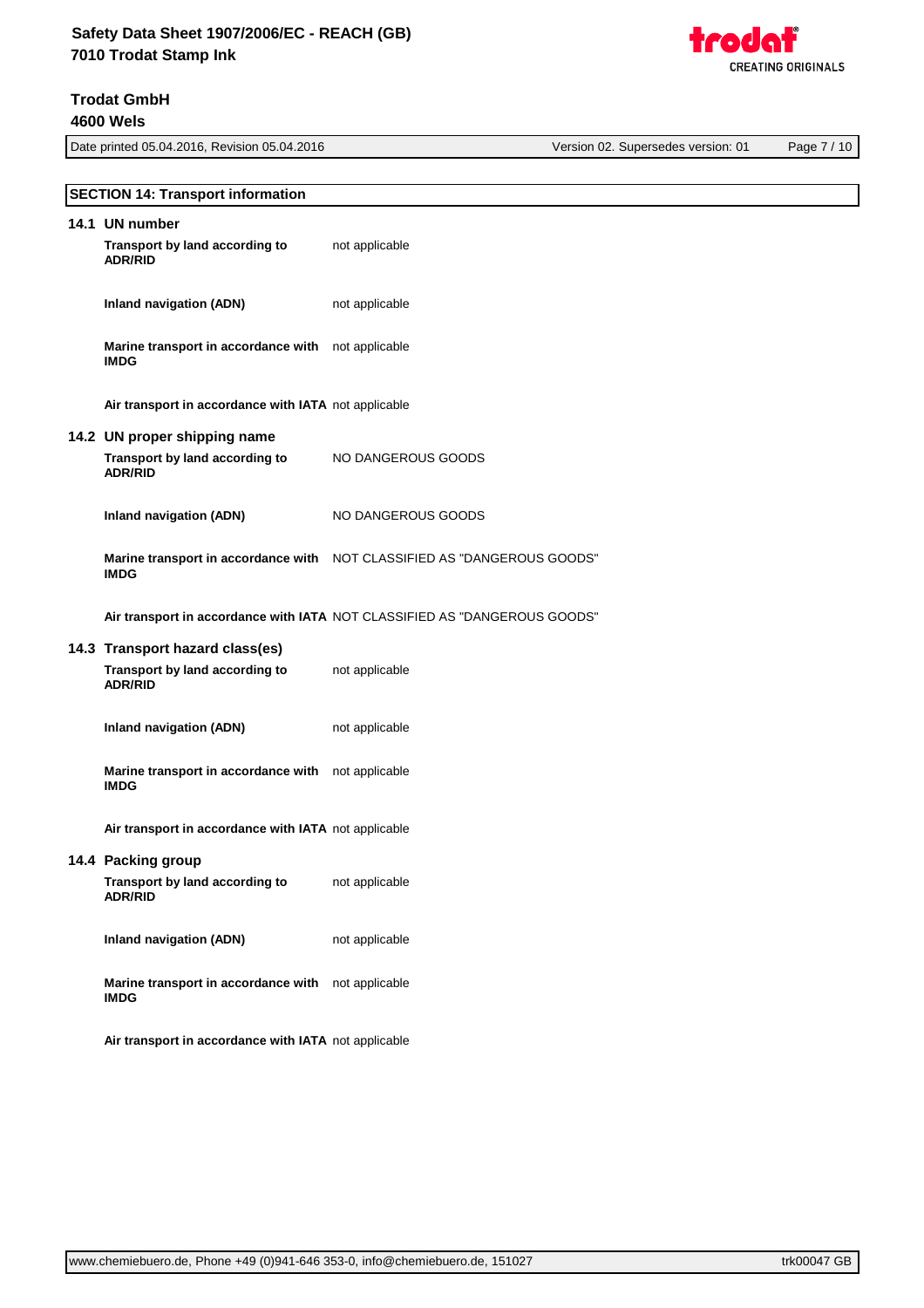

| 4600 Weis                                                                                         |                                                                                                                                       |  |  |
|---------------------------------------------------------------------------------------------------|---------------------------------------------------------------------------------------------------------------------------------------|--|--|
| Date printed 05.04.2016, Revision 05.04.2016<br>Version 02. Supersedes version: 01<br>Page 8 / 10 |                                                                                                                                       |  |  |
|                                                                                                   |                                                                                                                                       |  |  |
| 14.5 Environmental hazards                                                                        |                                                                                                                                       |  |  |
| Transport by land according to<br><b>ADR/RID</b>                                                  | no                                                                                                                                    |  |  |
| Inland navigation (ADN)                                                                           | no                                                                                                                                    |  |  |
| Marine transport in accordance with<br><b>IMDG</b>                                                | no                                                                                                                                    |  |  |
| Air transport in accordance with IATA no                                                          |                                                                                                                                       |  |  |
| 14.6 Special precautions for user                                                                 |                                                                                                                                       |  |  |
| Relevant information under SECTION 6 to 8.                                                        |                                                                                                                                       |  |  |
|                                                                                                   | 14.7 Transport in bulk according to Annex II of MARPOL and the IBC Code                                                               |  |  |
| not applicable                                                                                    |                                                                                                                                       |  |  |
| <b>SECTION 15: Regulatory information</b>                                                         |                                                                                                                                       |  |  |
|                                                                                                   | 15.1 Safety, health and environmental regulations/legislation specific for the substance or mixture                                   |  |  |
| <b>EEC-REGULATIONS</b>                                                                            | 1991/689 (2001/118); 1999/13; 2004/42; 648/2004; 1907/2006 (REACH); 1272/2008;<br>75/324/EEC (2008/47/EC); 453/2010/EC; (EU) 2015/830 |  |  |
| <b>TRANSPORT-REGULATIONS</b>                                                                      | DOT-Classification, ADR (2015); IMDG-Code (2015, 37. Amdt.); IATA-DGR (2016).                                                         |  |  |
| <b>NATIONAL REGULATIONS (GB):</b>                                                                 | EH40/2005 Workplace exposure limits (Second edition, published December 2011).<br>CHIP 3/ CHIP 4                                      |  |  |
| - Observe employment restrictions<br>for people                                                   | no                                                                                                                                    |  |  |
| - VOC (1999/13/CE)                                                                                | No information available.                                                                                                             |  |  |
| 15.2 Chemical safety assessment                                                                   |                                                                                                                                       |  |  |
|                                                                                                   | not applicable                                                                                                                        |  |  |
| <b>SECTION 16: Other information</b>                                                              |                                                                                                                                       |  |  |
| 16.1 Hazard statements<br>(SECTION 03)                                                            |                                                                                                                                       |  |  |

H400 Very toxic to aquatic life. H317 May cause an allergic skin reaction. H330 Fatal if inhaled. H301+H311 Toxic if swallowed or in contact with skin. H314 Causes severe skin burns and eye damage. H319 Causes serious eye irritation.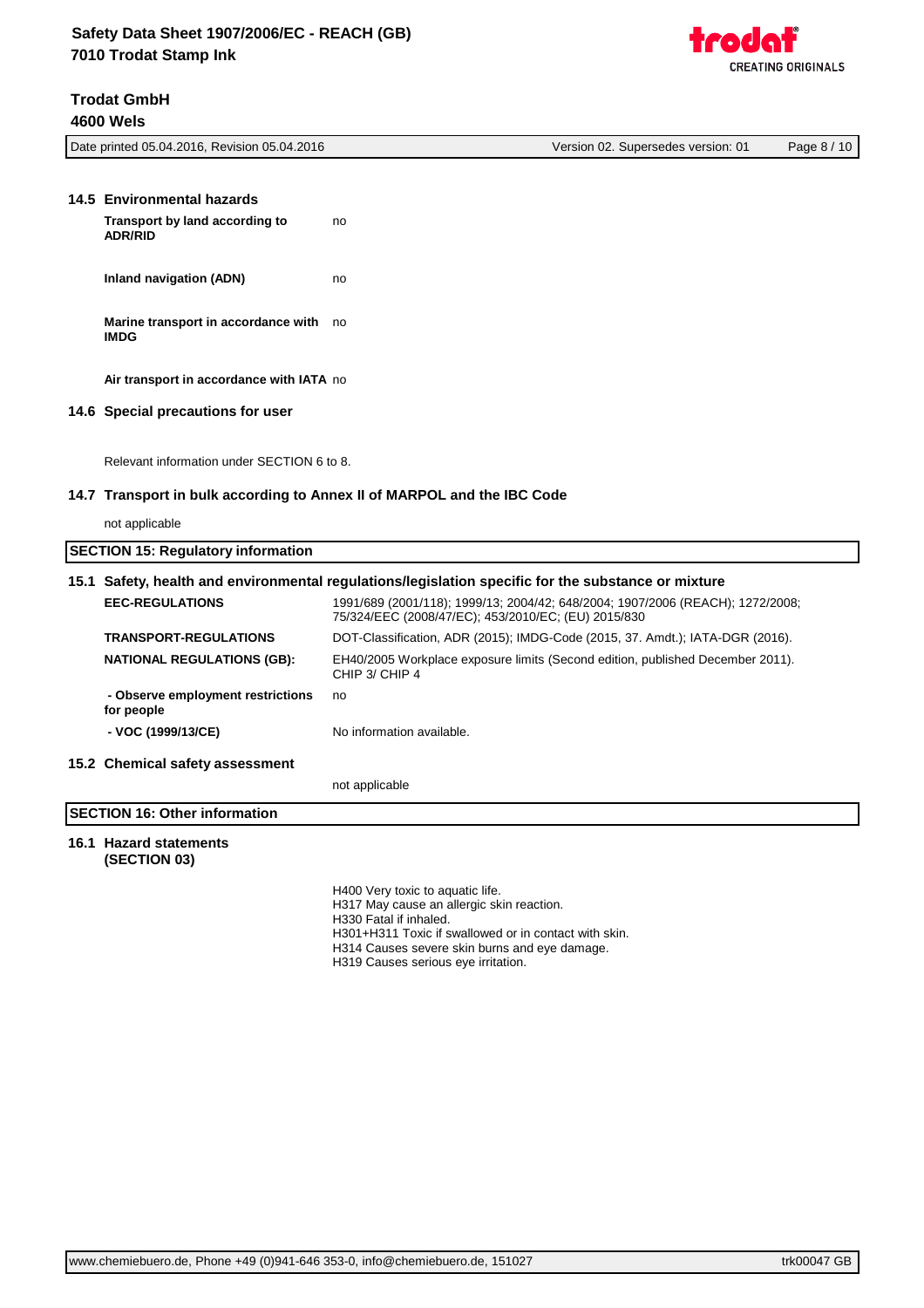# **Safety Data Sheet 1907/2006/EC - REACH (GB) 7010 Trodat Stamp Ink**

# **Trodat GmbH 4600 Wels**

| 16.2 Abbreviations and acronyms: |                                                                                                                                                                                                                           |
|----------------------------------|---------------------------------------------------------------------------------------------------------------------------------------------------------------------------------------------------------------------------|
|                                  | ADR = Accord européen relatif au transport international des marchandises Dangereuses par                                                                                                                                 |
|                                  | Route                                                                                                                                                                                                                     |
|                                  | RID = Règlement concernant le transport international ferroviaire de marchandises<br>dangereuses                                                                                                                          |
|                                  | ADN = Accord européen relatif au transport international des marchandises dangereuses par                                                                                                                                 |
|                                  | voie de navigation intérieure<br>CAS = Chemical Abstracts Service                                                                                                                                                         |
|                                  | CLP = Classification, Labelling and Packaging                                                                                                                                                                             |
|                                  | DMEL = Derived Minimum Effect Level                                                                                                                                                                                       |
|                                  | DNEL = Derived No Effect Level<br>EC50 = Median effective concentration                                                                                                                                                   |
|                                  | ECB = European Chemicals Bureau                                                                                                                                                                                           |
|                                  | EEC = European Economic Community<br>EINECS = European Inventory of Existing Commercial Chemical Substances                                                                                                               |
|                                  | ELINCS = European List of Notified Chemical Substances                                                                                                                                                                    |
|                                  | GHS = Globally Harmonized System of Classification and Labelling of Chemicals                                                                                                                                             |
|                                  | IATA = International Air Transport Association<br>IBC-Code = International Code for the Construction and Equipment of Ships carrying                                                                                      |
|                                  | Dangerous Chemicals in Bulk                                                                                                                                                                                               |
|                                  | IC50 = Inhibition concentration, 50%<br>IMDG = International Maritime Code for Dangerous Goods                                                                                                                            |
|                                  | <b>IUCLID</b> = International Uniform ChemicaL Information Database                                                                                                                                                       |
|                                  | $LC50$ = Lethal concentration, 50%                                                                                                                                                                                        |
|                                  | $LD50 = Median$ lethal dose<br>MARPOL = International Convention for the Prevention of Marine Pollution from Ships                                                                                                        |
|                                  | PBT = Persistent, Bioaccumulative and Toxic substance                                                                                                                                                                     |
|                                  | PNEC = Predicted No-Effect Concentration                                                                                                                                                                                  |
|                                  | REACH = Registration, Evaluation, Authorisation and Restriction of Chemicals<br>$TLV@/TWA = Threshold limit value - time-weighted average$                                                                                |
|                                  | TLV®STEL = Threshold limit value - short-time exposure limit                                                                                                                                                              |
|                                  | VOC = Volatile Organic Compounds<br>vPvB = very Persistent and very Bioaccumulative                                                                                                                                       |
|                                  |                                                                                                                                                                                                                           |
| 16.3 Other information           |                                                                                                                                                                                                                           |
| <b>Classification procedure</b>  |                                                                                                                                                                                                                           |
| <b>Modified position</b>         | SECTION 3 been added: 2-Methyl-2H-isothiazolin-3-one                                                                                                                                                                      |
|                                  | SECTION 15 been added: EUH208 May produce an allergic reaction.                                                                                                                                                           |
|                                  | SECTION 15 been added: Product treated with biocide [x].                                                                                                                                                                  |
|                                  | SECTION 15 been added: EUH210 Safety data sheet available on request.                                                                                                                                                     |
|                                  | SECTION 6 been added: Wear suitable protective equipment. For personal protection see<br>SECTION 8.                                                                                                                       |
|                                  | SECTION 7 been added: Take off contaminated clothing and wash before reuse.                                                                                                                                               |
|                                  | SECTION 8 been added: Measurement methods for taking workplace measurements must<br>meet the performance requirements of DIN EN 482. For example, recommendations are<br>given in the IFA's list of hazardous substances. |
|                                  | SECTION 9 been added: No information available.                                                                                                                                                                           |
|                                  | SECTION 9 deleted: not determined                                                                                                                                                                                         |
|                                  | SECTION 11 been added: Toxicological data of complete product are not available.                                                                                                                                          |
|                                  | SECTION 11 been added: Based on the available information, the classification criteria are<br>not fulfilled.                                                                                                              |
|                                  | SECTION 11 deleted: not determined                                                                                                                                                                                        |
|                                  | SECTION 12 deleted: not determined                                                                                                                                                                                        |
|                                  | SECTION 12 been added: No information available.                                                                                                                                                                          |
|                                  |                                                                                                                                                                                                                           |

SECTION 16 been added: No information available.

SECTION 16 deleted: not determined



Date printed 05.04.2016, Revision 05.04.2016 Version 02. Supersedes version: 01 Page 9 / 10